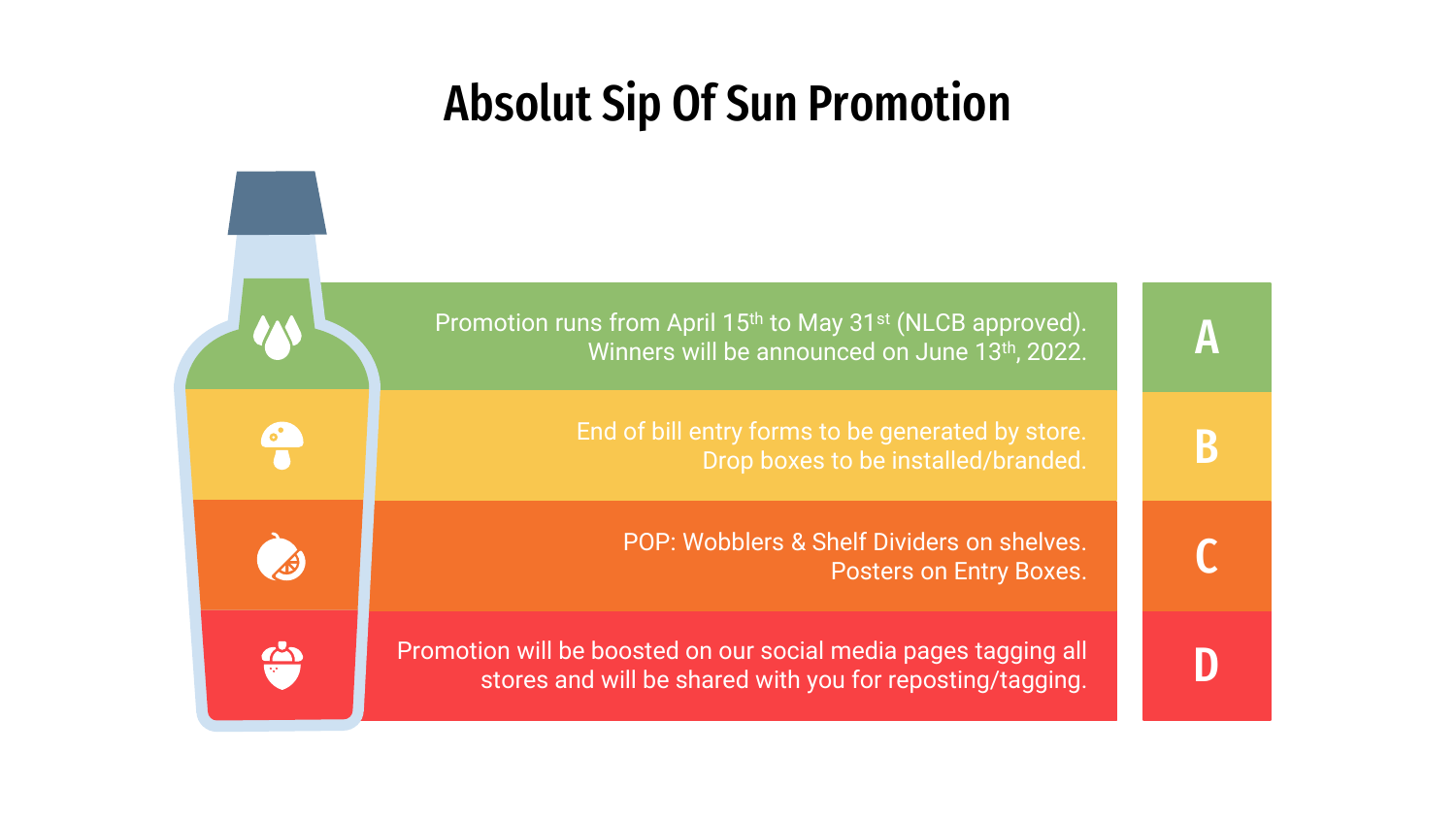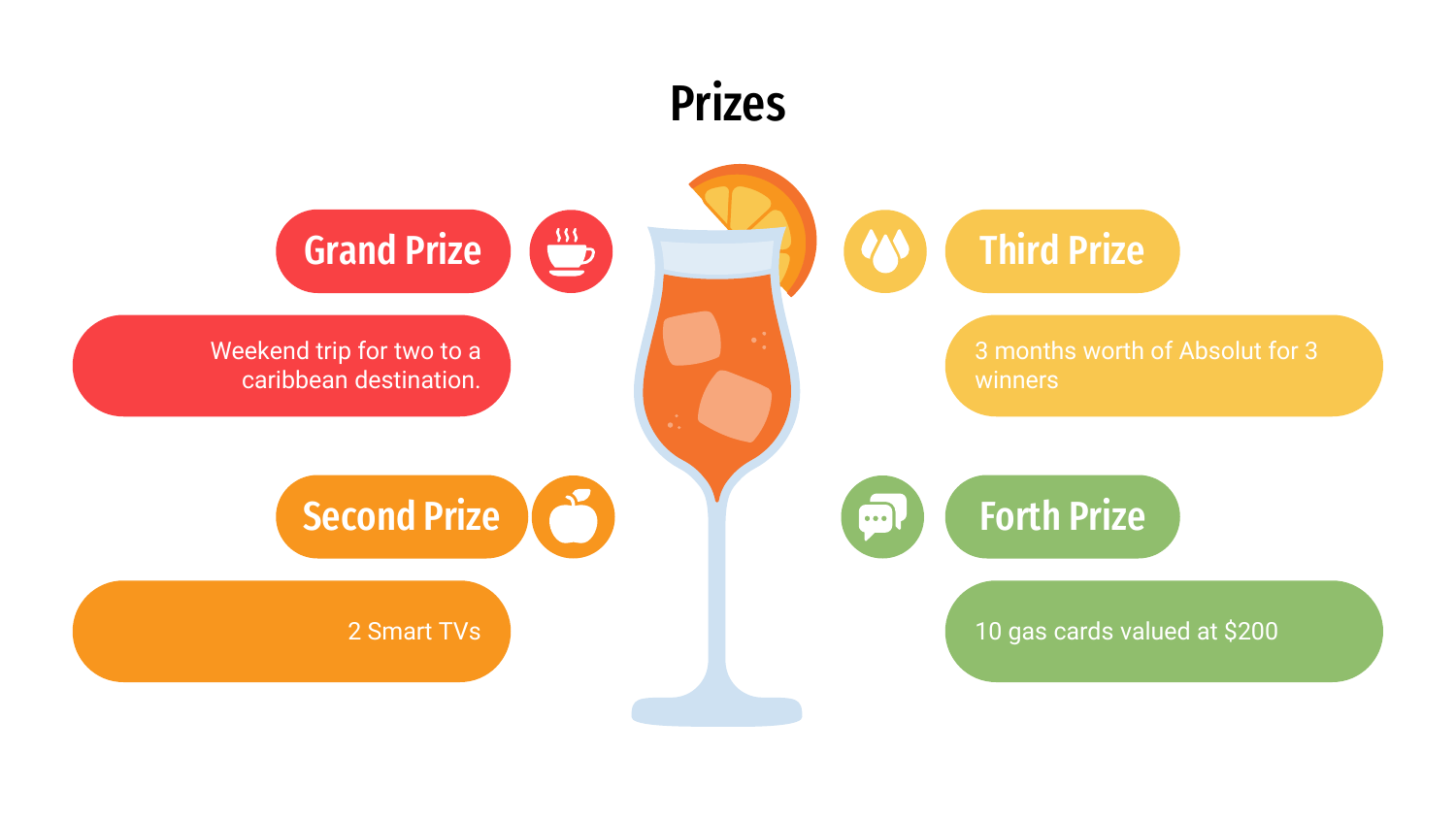# Participating Stores

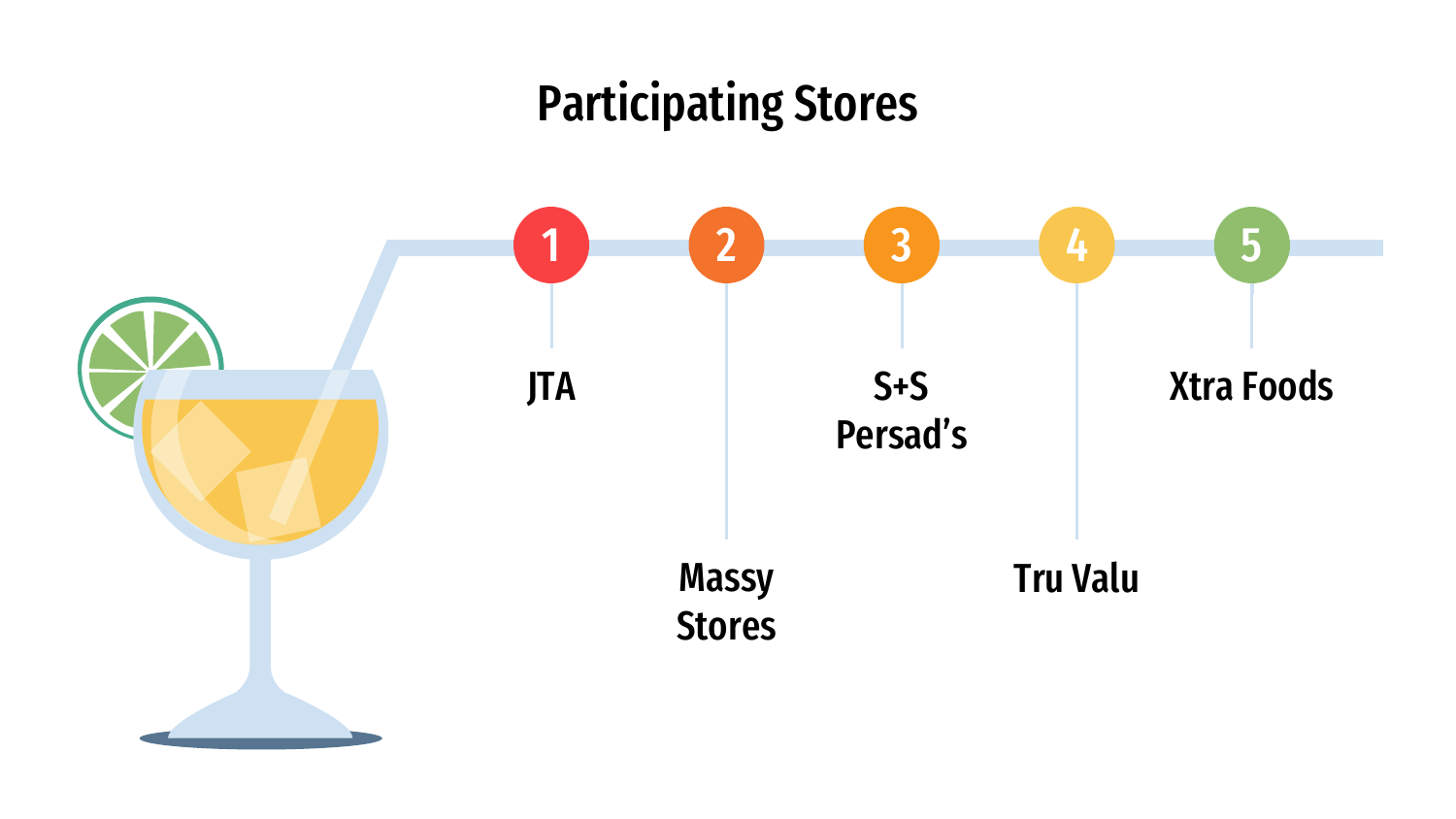### Key Visuals-Wobbler & Poster





Purchase any absolut 750 ml or 1 litre and enter at any participating store with proof or purchase and contact info

**ABSOLU<br>VADKA** 

**PRIZES** Caribbean Getaway **Smart TV's Gas Cards FREE Absolut Vodka** 

This promotion is NLCB approved

PLEASE SIP RESPONSIBLY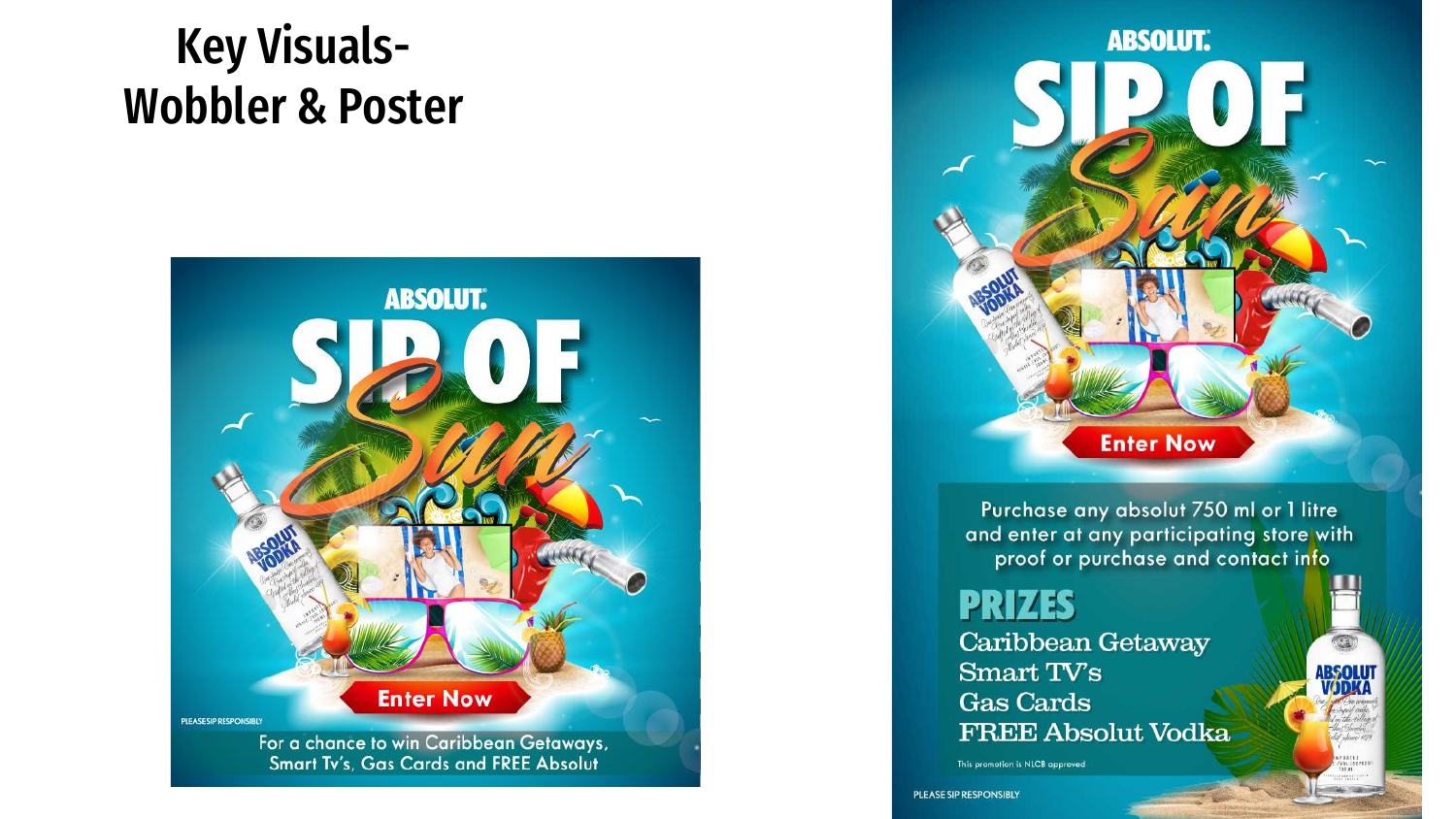### Qualifying Products



44850060 44850061

44850062 44850182 44850065 44850065 44850181 44850190 44859158 44850179